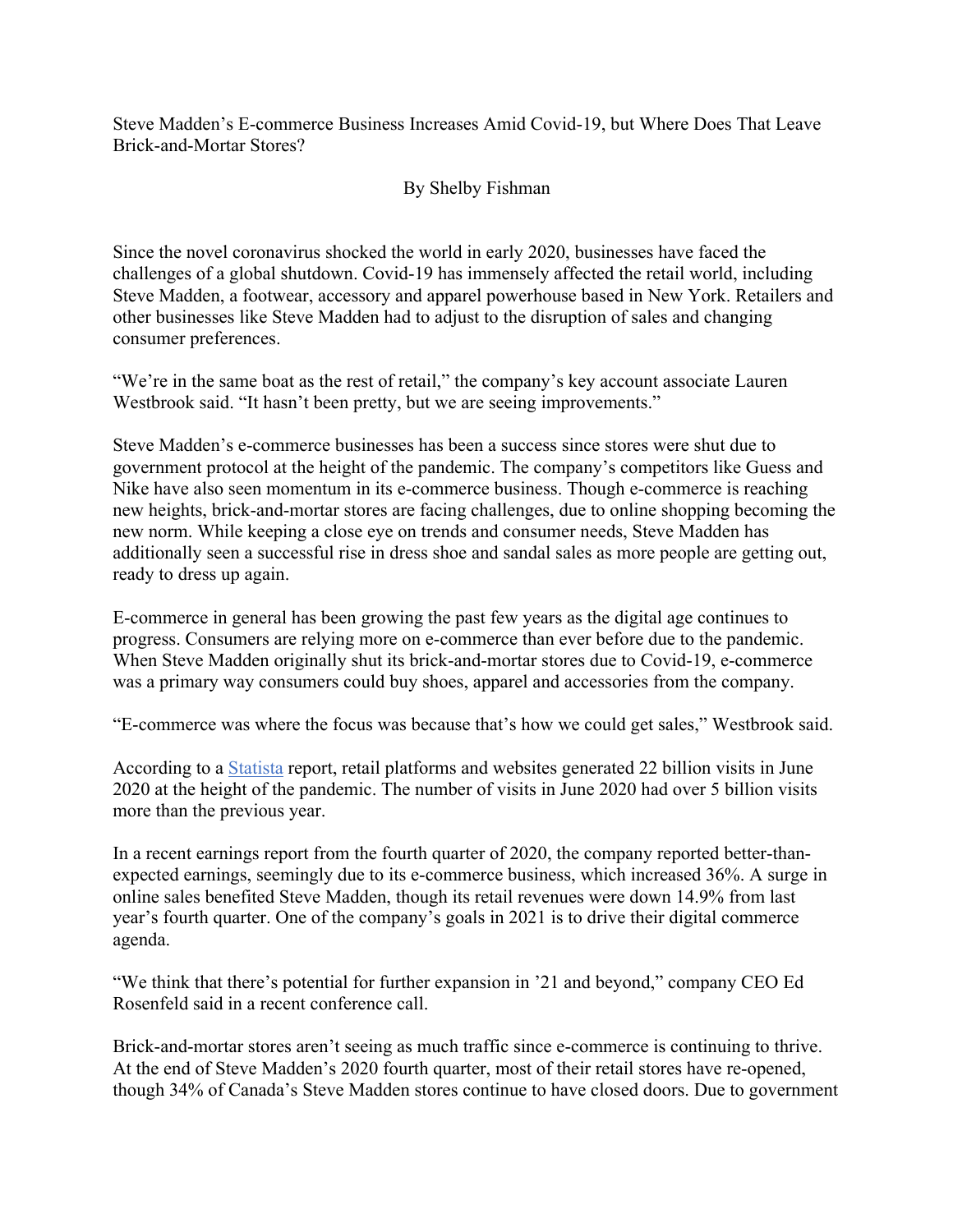order, Steve Madden also had to re-close a third of their stores during their fourth quarter. The company ended the quarter with 218 retail stores and seven e-commerce sites.

Consumers are continuing to shop online, even though stores are beginning to re-open. In a study done by Top Data, 88% of people surveyed said they still plan on shopping online, even if the coronavirus was to fade. The online shopping world might cause brick-and-mortar stores to eventually see its demise.

"I think the internet is taking over the brick-and-mortar experience," company founder and chief designer Steve Madden said.

Megan Inocencio, the assistant manager at the Steve Madden store in NorthPark Center, has noticed the effects that Covid-19 has had on brick-and-mortar stores.

"We're definitely adjusting because we're used to seeing a lot more traffic in the store," she explained.

The coronavirus has changed the way people shop. E-commerce has become a convenience, while physically going into a store seems like a thing of the past.

"I do think we'll have to continue to evaluate how many stores we need going forward as the ecommerce business continues to grow," Rosenfeld said.

Rosenfeld also explained in the quarterly conference call that the company had taken measures to emphasize on changed consumer preferences. Casual footwear was prioritized, while dressier footwear was not. But now that vaccines are being administered and cities are progressively opening up again, people are ready and willing to get back out. Whether it's going to work or a nice dinner, people want to look and feel presentable again. NPD, a market research group, reported that over 50% of consumers plan to buy apparel in the coming months, with footwear being the following top category.

"People are looking to get out now, especially young people, who is our demographic," Madden said.

Abba Yaney, a recent graduate from SMU and now in the working world, has started to dress up for work.

"I'm now going into the office three days a week, so it's great that I can finally wear nice clothes to work," Yaney said. "I haven't bought heels in probably a year, but I just bought a few pairs knowing I was finally going into the office."

As people are headed back to work and starting to go out, Steve Madden dress shoes are on the rise.

"We're seeing some pretty surprisingly good performance on some of our dress styles right now," Rosenfeld said.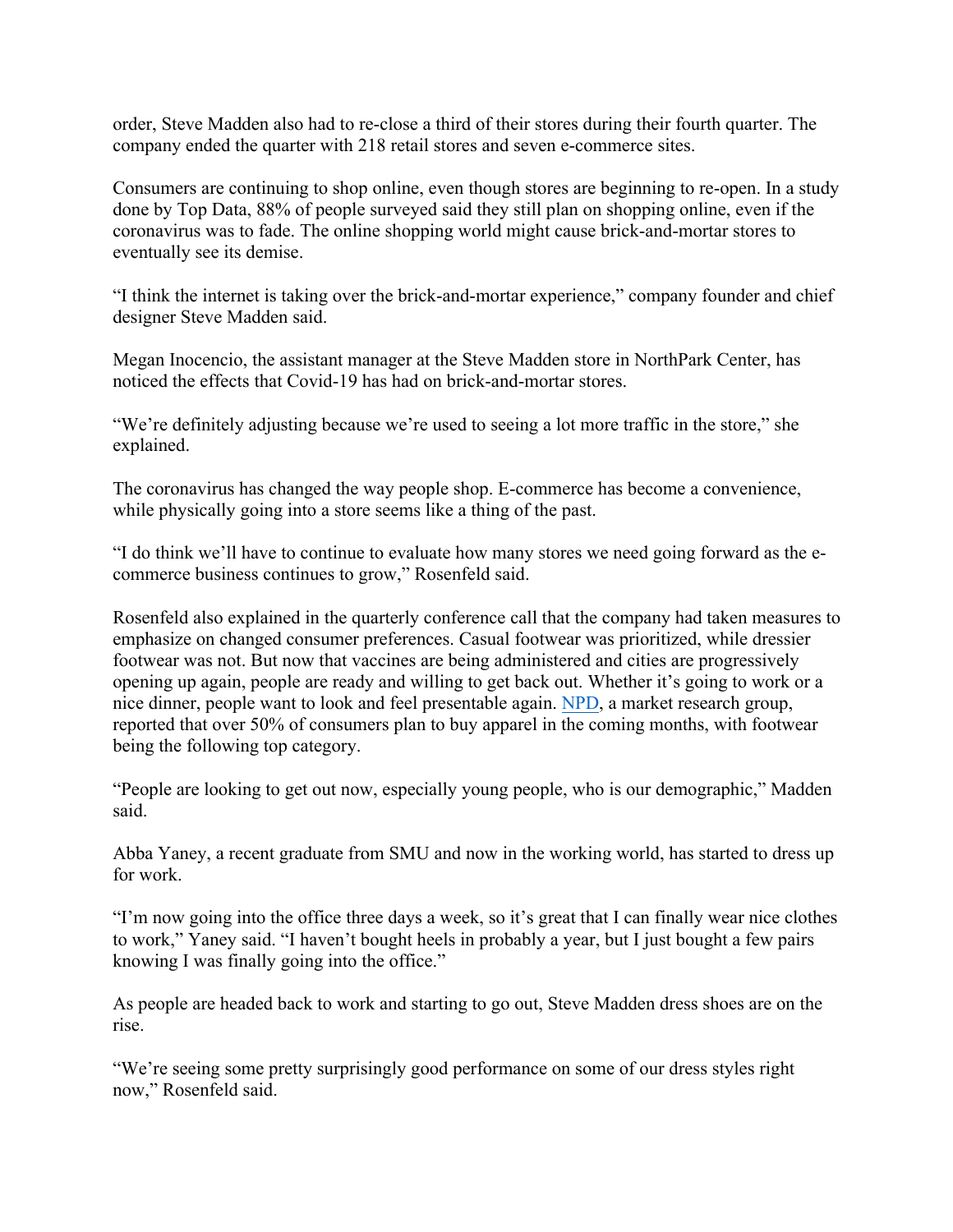Steve Madden and other retail giants are ready to get their sales and operations back to where they were pre-pandemic. But, it's unknown whether e-commerce will dominate the in-person shopping experience, forcing retailers to shift their focus to digital commerce.

"Overall, our company was tested like never before in 2020," Rosenfeld said. "And, I couldn't be prouder of how our team responded and all they were able to accomplish.